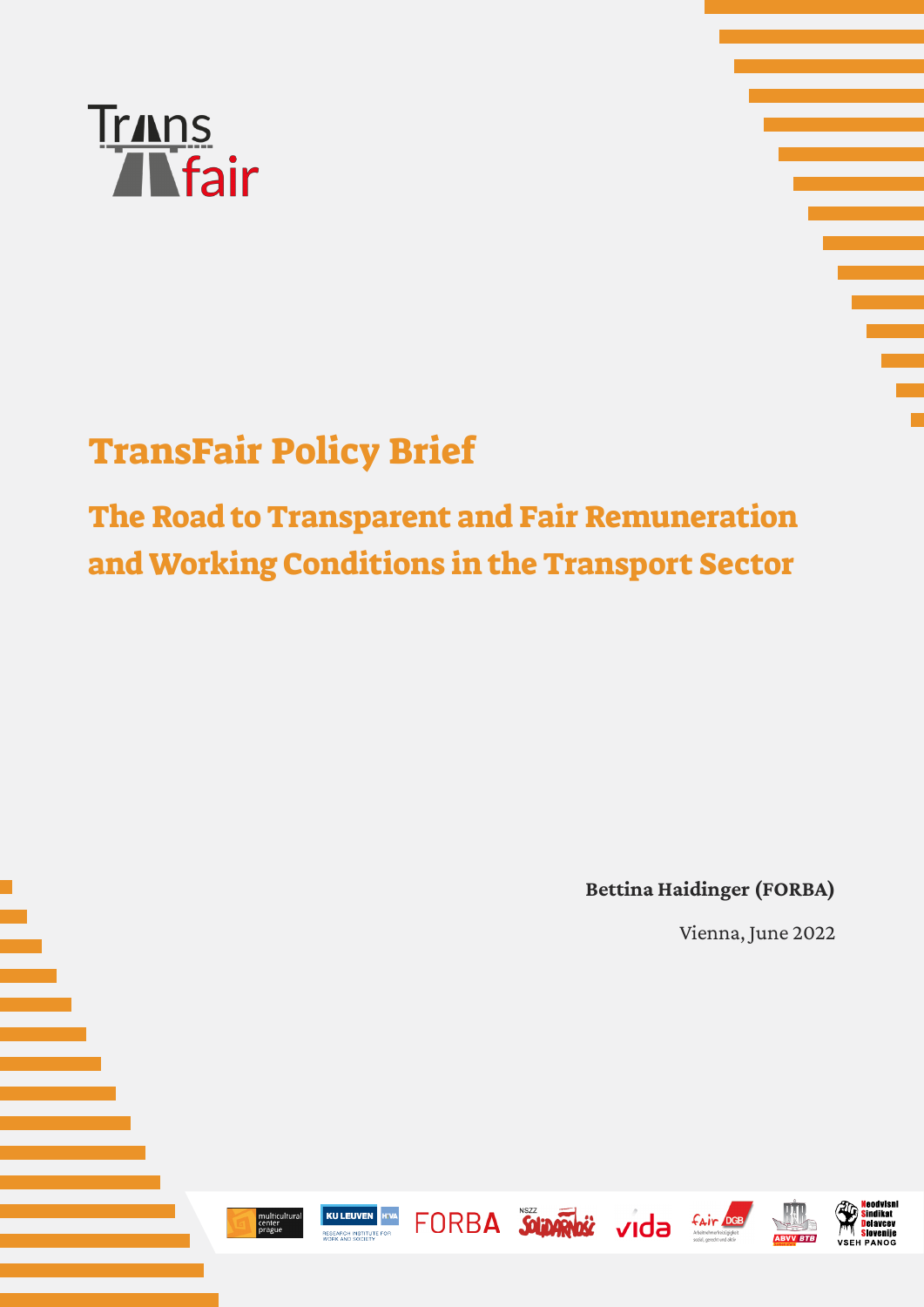#### The TransFair project

Fair remuneration and decent working conditions in cross-border road transport and its enforcement are one of the top priorities in European debates about equal rights for workers on the move in Europe. After years of negotiation, the **mobility package I** has been adopted in 2020 bringing new rules for transport operators providing crossborder transport services and new tools for authorities to monitor compliance. Expectations are high that regulations have become clearer and enforcement will become more efficient.

Against this background, the EU project Trans-Fair's **research** focused on economic aspects of road transport in Europe, working conditions of non-resident drivers and correct remuneration in a cross-border setting. TransFair also assessed what challenges inspectorates encounter when monitoring transport operators' compliance and how drivers' rights and entitlements can be better protected. The **cooperation** of stakeholders was achieved by a series of bilateral and transnational workshops and actions between transport unions and Labour Inspectorates from different European countries. Multilingual leaflets were produced to **improve information** to drivers in European road transport.

This **policy brief** highlights key findings and project outcomes, provides good practice input for inspection authorities and makes proposals for an effective and practicable regulative framework to tackle labour law infringements in cross-border road transport.

#### Long transport chains in European road transport

IIn the last decade, **cross-border road haulage massively relocated from Western to Eastern European transport operators**: From 2010-2019, companies established in EU-13 countries transported more goods abroad (+5,60% on average), whereas companies established in EU-14 transported less (-1,74% on average). Interestingly

Figure 1: A typical cross-border transport chain

Consigner/consignee=client=general contractor or trading company=economic employer (ITF)

> Commercial contract with subcontractor 1

Logistics companies, freight forwarders in EU-14 with warehousing, trailers and dispatching orders

Commercial contract with subcontractor 2 or subsidiary

Road freight transport companies in EU-13 with tractors and personnel

> Employment contract with

Drivers, increasingly from third countries, working in EU-14

though, **turnover from exporting road transport services** has increased in both parts of Europe, steeper in Eastern than Western Europe.

While hauliers established in Eastern Europe and their drivers carry out the actual cross-border transport, orders usually come from Western European logistics companies, where higher value activities, the customer management, the logistics, and the processing of orders, including the dispatching are processed. The transport order is contracted by a corporate client, for example a company from the automotive industry or a supermarket chain, that is the consigner or consignee of the goods. They are located at the top of the supply chain and hold the economic power over the chain. Consequently, **a long transport chain is established** (Figure 1), that draws on companies and workers from EU and third countries having different (power) positions in the chain. As competition is strongly based on cost factors, freight forwarders and clients apply high cost and performance pressure on hauliers who also engage in non-compliant practices. The **direct consequences of breaches of social regulation** – driver fatigue, too few rest and too long driving times as well as incorrect remuneration – **are borne by the last link in the chain, the drivers**.

Economic pressures caused by long contracting chains and low rates of pay not only are to the economic detriment of workers but have adverse health and safety impacts for all road users. A key question emerges: **who bears the responsibility for road safety, the drivers' working conditions**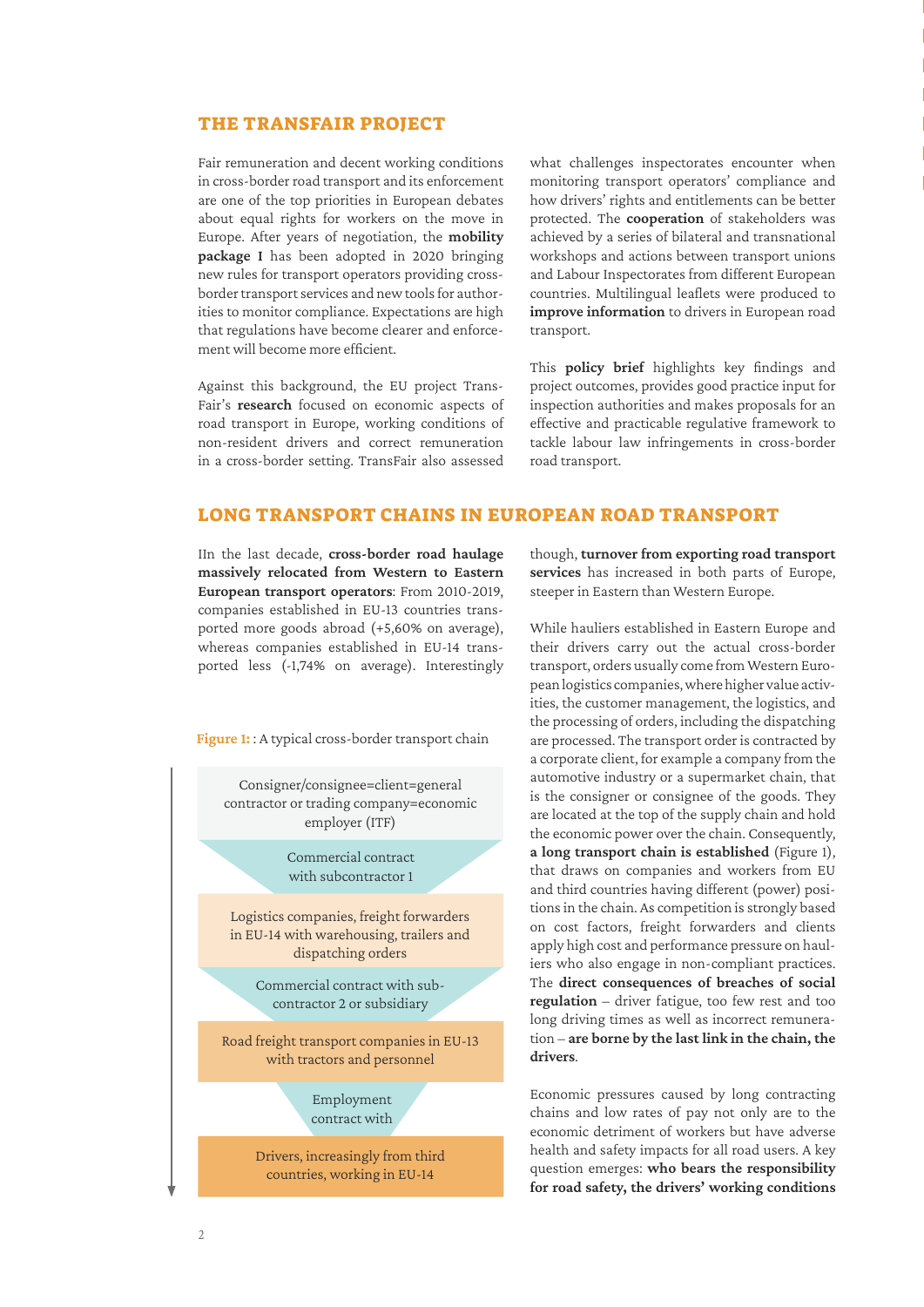## Infobox 1: Economic employer responsibility through safe rates, client liability and due diligence in transport chains

**Safe rates systems** aim to make the economic employer (the consignor/consignee of a transport service) responsible for decent pay, working conditions and safety in a transport chain. A safe rates system is a public or private regulatory system for the transport market passed through legislation or through agreements between economic employers, transport companies and unions. It sets minimum freight rates and shall guarantee predictable cost recovery for transport companies and owner drivers, and decent pay for all time worked. A safe rate is set through multi-stakeholder consultation, is obligatory and enforceable. A safe rates system was implemented in South Korea.

Economic employer responsibility in transport chains can also be achieved through **client liability legislation**. The [posting of drivers' directive](https://eur-lex.europa.eu/eli/dir/2020/1057/oj) (Infobox 2) provides for the possibility to sanction consignors, freight forwarders, contractors and subcontractors for non-compliance with national provisions pursuant to this directive, including minimum wage. National legislators should now

(!) consider and implement this provision when the directive is transposed into national legislation. In Germany, client liability is anchored in the Minimum Wage Act (MiLoG). Clients can be held liable for the payment of minimum wage of subcontractors and even their subcontractors. This regulation has been successfully applied to achieve a [settlement](https://www.faire-mobilitaet.de/faelle/%2B%2Bco%2B%2B1786d43c-7402-11e8-89d7-52540088cada) between a Czech driver employed by a subcontracting firm for Deutsche Post AG and the client. In the end, the driver was paid back pay by the client Deutsche Post AG.

Worker-based due diligence models are another way to attain economic employer responsibility. The **Road Transport Due Diligence' (RTDD) model**, implemented by two global unions, the ITF and the IUF, and the Dutch FVB's foundation VNB, involves active monitoring of human rights abuses in road transport supply chains. Trade unions and economic employers establish agreements and top-down auditing based on bottom-up investigations by trade unions to identify and fix abuses in road transport supply chains.

**and correct payment?** Highly promising concepts to tackle **[economic employer responsibility](https://transfair-project.eu/wp-content/uploads/2022/04/3-TF-31032022-Liem-ITF-Safe-Rates-and-Economic-Employer-Responsibility.pdf)** in road transport chains are on the political agenda of the [International Transport Workers Federation](https://www.itfglobal.org/sites/default/files/node/resources/files/ITF-Economic-Employer-Strategy.pdf)  (ITF) and the [International Labour Organisation](https://www.ilo.org/wcmsp5/groups/public/---ed_dialogue/---sector/documents/normativeinstrument/wcms_742633.pdf)  (ILO) (Infobox 1).

## Correct remuneration – a key problem in cross-border road transport

Following year-long debates about the mobility package I, most recent amendments in [European](https://transport.ec.europa.eu/transport-modes/road/mobility-package-i_en)  [legislation](https://transport.ec.europa.eu/transport-modes/road/mobility-package-i_en) concerning labour and social conditions and fair competition in European road haulage have already or will become effective soon. **Rules about international drivers' remuneration remain complicated** (Infobox 2). They depend on European legislation, national regulations about drivers' remuneration and are constantly changing also due to European jurisdiction by the European Court of Justice.

TransFair research exhibited that the **structure of drivers' remuneration in EU-13 is quite similar**. It mostly consists of a rather low minimum wage that is topped up with per diems, km-based payment, and bonuses. **Drivers on international journeys are often not paid correctly**. Non-compliance reaches from underpayment due to an incorrect specification of the place of drivers' employment contract to non-compliance with posting rules, from paying daily allowances based on driven kilometers instead of an hourly wage to incorrect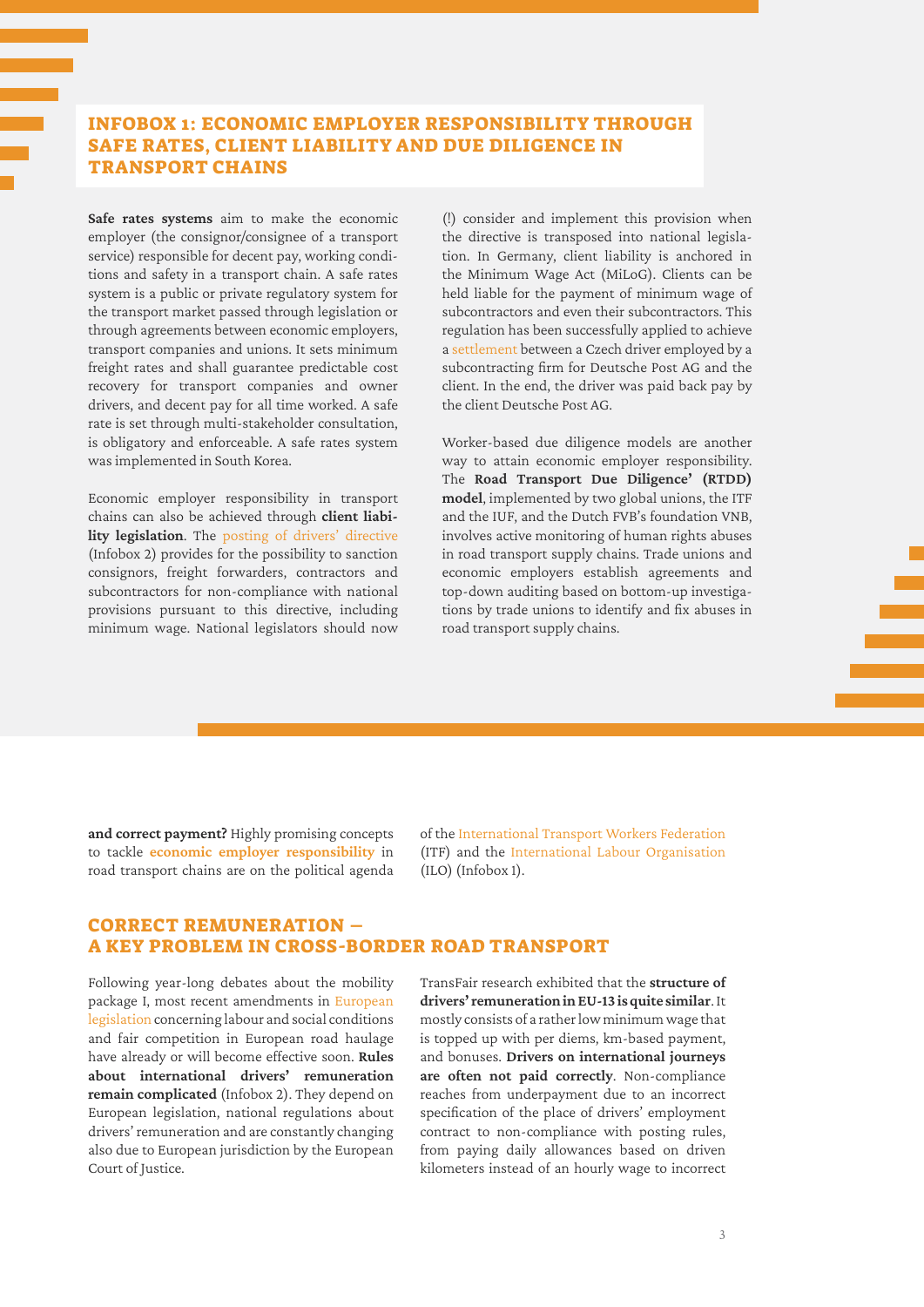deductions from remuneration. Inspecting and assessing correct payment in road transport is a challenge for both authorities and drivers:

To assess the applicability of posting rules or host country labour and social rules and to find out about the (economic) employer's responsibility for workers' entitlements, it is essential to **track the transport chain**: Where have orders been imposed? Where have transport services been carried out? Who are the transport chain's corporate participants?

On the one hand, the **tachograph and driver's card** (Infobox 3) are an important means to record working time, driving time and rest time and to determine where the drivers have spent their working time. On the other hand, for clarifying liability in posting arrangements, the **CMR** (*Convention relative au contrat de transport international de marchandises par route*) provides useful information: consignor and recipient of the transport service, the freight carrier, and all subsequent freight carriers. A digital CMR and tachograph would be even more tamper-proof than their analogue or paper equivalents.

## Labour inspection in cross-border road transport – challenges and good practices

Comprehensive legislation in combination with complex, cross border business models in European road transport, pose challenges for enforcement bodies to monitor the compliance of transport operators, and to pin down infringements.

A key challenge is to **apply and interpret conflicting legal norms related to the remuneration of drivers**. Clear interpretations of current regulations are needed to avoid conflicts and potential judicial challenges of the administrative decisions made by the inspectors. The European Labour Authority (ELA) provides **[detailed information](https://www.ela.europa.eu/en/road-transport)  [and guidance](https://www.ela.europa.eu/en/road-transport) for inspectorates to enforce European legislation**. In 2022, a focus is laid upon the

road transport sector, as a number of new rules following the mobility package I apply and new tools need to be implemented to improve enforcement and inspections outcomes.

Another challenge to effectively monitor compliance is that in different EU Member States different **enforcement bodies** (labour inspectorates, financial police/customs, road police on behalf of transport ministries) are **competent for the inspection of different, though interrelated, matters**  (remuneration, social legislation, rest and driving times, road safety, vehicle inspection, market access). **Specialized units and topical training as well as sustainable and continuous cross-**

#### Infobox 2: Posting of drivers – ambiguous rules

The **[posting of drivers' directive](https://eur-lex.europa.eu/eli/dir/2020/1057/oj)** lays down when drivers on international journeys are covered by the rules applying to posted workers, i.e. when they are entitled to host countries' minimum rates of pay and core employment conditions (such as leave, maximum working time, worker protection). **[Experts assess the new directive ambivalently](https://transfair-project.eu/wp-content/uploads/2022/04/6-TF-31032022-Overbeeke-IJI-Transport-Posting-legal-aspects.pdf)**: on the positive side, it is made explicit that posting rules apply in cabotage and do not apply in transit and bilateral operations. On the negative side, for cross-trade operations [several exceptions for the](https://transport.ec.europa.eu/transport-modes/road/mobility-package-i/posting-rules/questions-and-answers-posting-drivers-under-directive-eu-20201057_en) [applicability of the posting rules e](https://transport.ec.europa.eu/transport-modes/road/mobility-package-i/posting-rules/questions-and-answers-posting-drivers-under-directive-eu-20201057_en)xist.

Moreover, the European Court of Justice case van den Bosch vs FNV specified that the posting rules only apply to road transport in case there is a "**sufficient link**" between the drivers' working activities and the territory where he/she carries out these activities.

Hence, clarification and enforcement will depend on the **concrete implementation and codification**  of the directive and of European Court of Justice ruling into national legislation.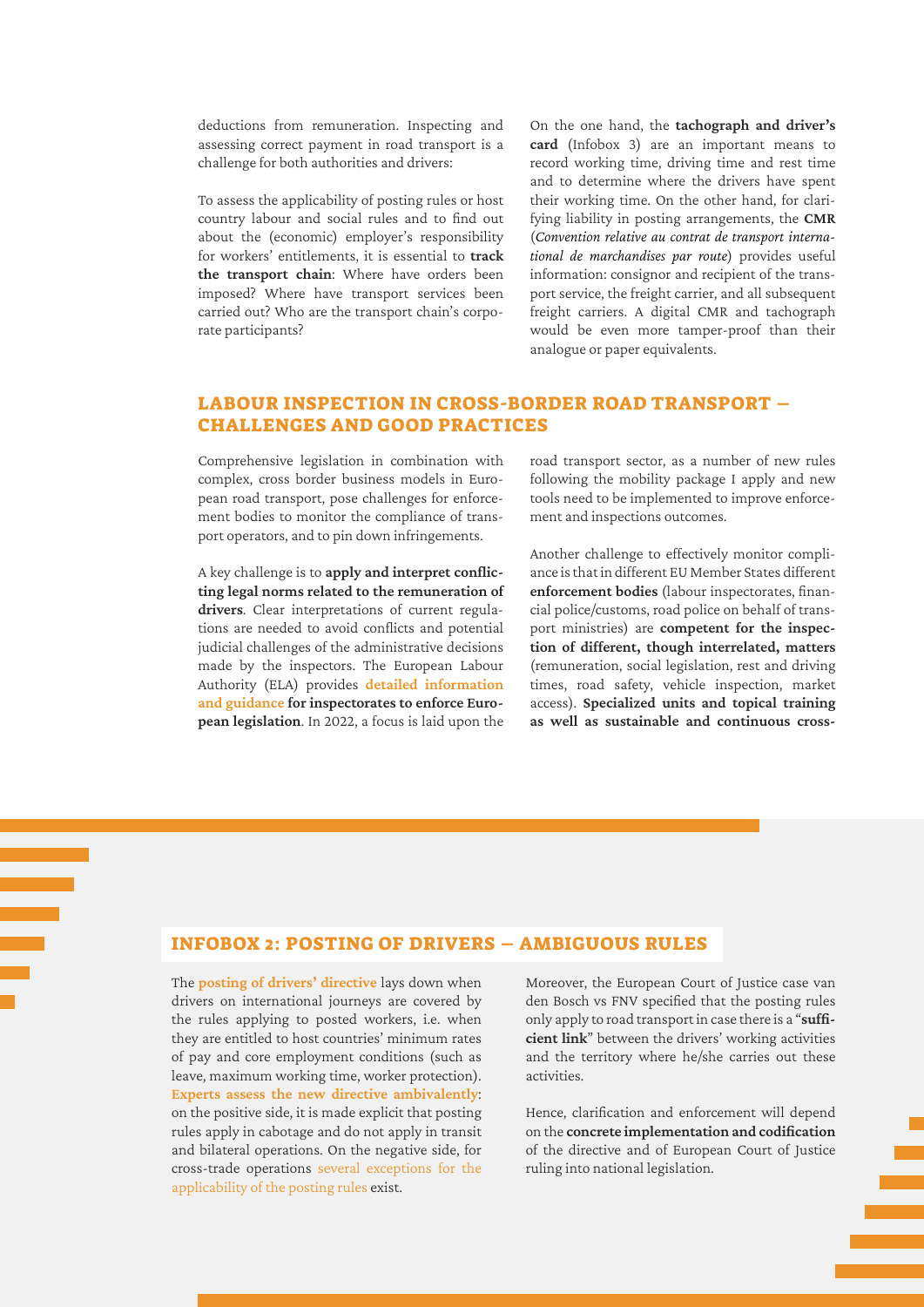#### Infobox 3: Multilingual information for drivers on international journeys: use your tachograph!





TransFair produced [multilingual leaflets](https://transfair-project.eu/wp-content/uploads/2021/12/EN_TransFair-Flyer_CZ_FINAL.pdf%20) for drivers on international journeys **to inform about basic labour rights and how best to enforce them**.

The Belgian trade union [BTB-ABVV published a](https://transfair-project.eu/wp-content/uploads/2022/04/Booklet-Using-Tachograph-to-document-Working-Time-BTB-ABVV.pdf) **[booklet in 10 languages assisting drivers to use the](https://transfair-project.eu/wp-content/uploads/2022/04/Booklet-Using-Tachograph-to-document-Working-Time-BTB-ABVV.pdf) vehicle's tachograph** [to document their working,](https://transfair-project.eu/wp-content/uploads/2022/04/Booklet-Using-Tachograph-to-document-Working-Time-BTB-ABVV.pdf) [availability and driving time](https://transfair-project.eu/wp-content/uploads/2022/04/Booklet-Using-Tachograph-to-document-Working-Time-BTB-ABVV.pdf).

The tachograph is a key instrument to have a proof of drivers' actual working time. **Drivers should consider the tachograph as a useful archive of their working time documentation** and should be advised and trained to read out the tachograph data.

The **tachograph is also a key instrument for enforcement bodies** to check on transport operators' compliance regarding rest, driving and actual working time, and correct remuneration.



**border** (Infobox 4) or **cross-institutional cooperation** (Infobox 5) could improve inspections and inspection outcomes.

Moreover, inspectorates use digital control devices as well as electronic data sharing, registration, and control tools **in varying intensity** to monitor transport operators' compliance. The **Internal Market Information System** (IMI), for instance, **has significantly improved the communication among inspectorates of different countries**. It has now been adapted for [transport-related items.](https://www.ela.europa.eu/en/road-transport) **Transport-specific tools** such as the European register for road transport undertakings and the Risk Rating System, still, **seem to be underutilized**. From the perspective of road enforcement, **tachograph data** can help to enforce correct implementation of labour legislation. However, the labour inspectorates are often not specialised in sectors such as road transport and its complex

rules or they are not responsible for specific types of inspections such as reading out the tachograph or stopping the vehicle on the road.

Finally, in the concrete inspection situation, inspectors must deal with **language barriers**  both when it comes to inspect vehicle, transport and payroll documents and to communicate with drivers. Often drivers have information deficits about their entitlements and rights, lack trust in enforcement bodies and are unwilling to cooperate and provide information. Direct communication with drivers is key to get information about company infringements and to protect drivers. At the same time, drivers are vulnerable and afraid to be punished. Hence it is necessary to take drivers' vulnerable situation seriously, especially when originating from third countries. Drivers should become aware of the benefits that cooperation with labour inspectorates brings (Infobox 6).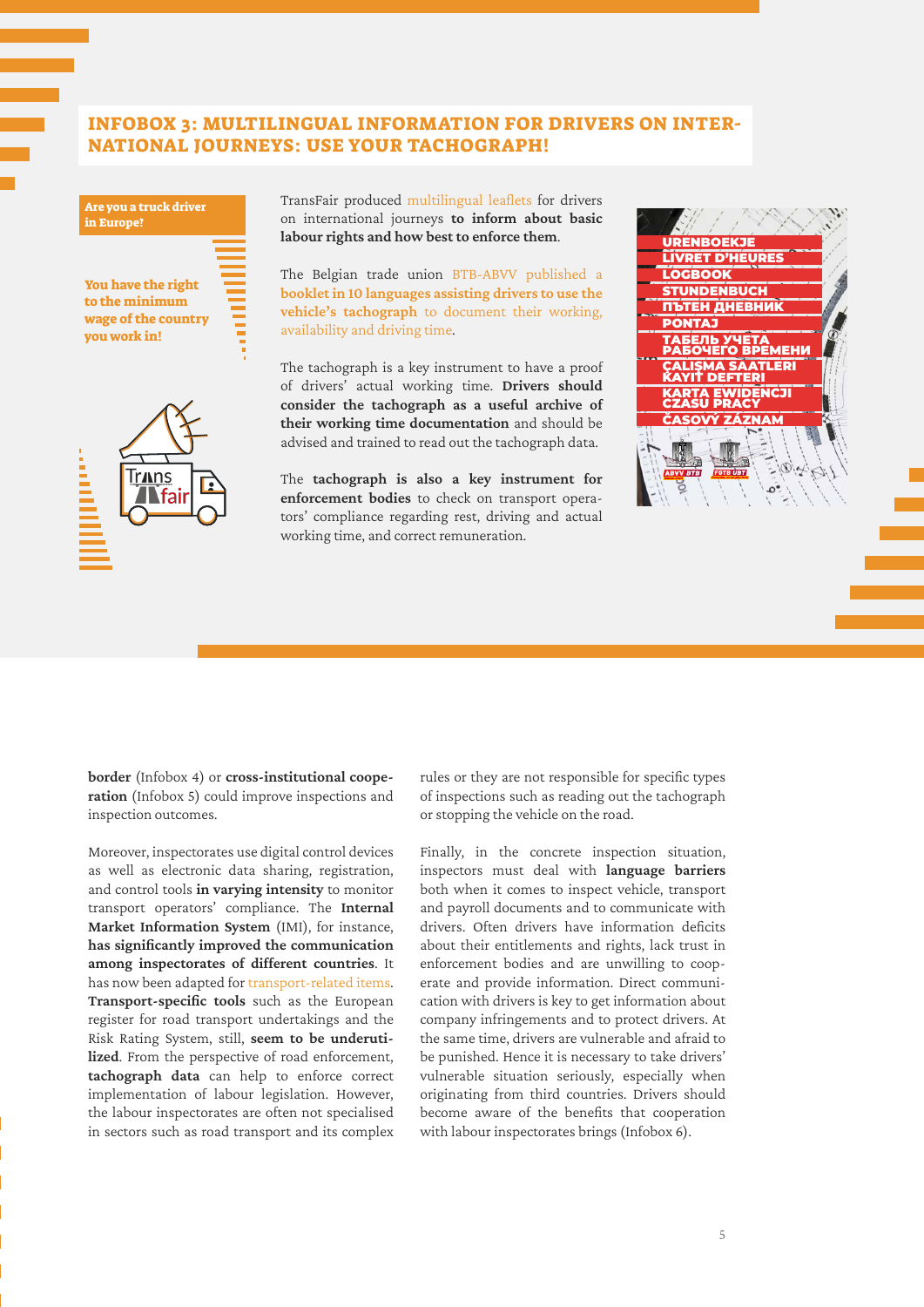## Infobox 4: Joint cross-border and concerted inspections in the transport sector

ELA supports the organization of [joint cross-border](https://transfair-project.eu/wp-content/uploads/2022/04/13-TF-01042022-Lukasevicius-ELA-Road-Transport-Concerted-Joint-Actionsm.pdf%20) [inspections](https://transfair-project.eu/wp-content/uploads/2022/04/13-TF-01042022-Lukasevicius-ELA-Road-Transport-Concerted-Joint-Actionsm.pdf%20) as well as cross-border concerted inspections. For conducting joint or concerted inspections, ELA provides **conceptual, logistical and technical support**, and **legal expertise**, as well as **translation and interpretation services**.

**Benefits of such joint actions are manifold**: national inspectorates pool investigative powers, expertise and resources, exchange about inspection practices and compare compliance behaviour and evidence. Insufficient resources, effortful coordination, including overcoming language barriers, lacking information on competences, contact points and expertise on cross-border aspects may challenge good outcomes of joint actions.

**[RoadPol](https://transfair-project.eu/wp-content/uploads/2022/04/12-TF-01042022-ROADPOL-Veic-Road-safety-beyond-the-borders.pdf)**, the European Road Policing Network, and ELA launch joint inspection activities with a focus on workers' rights and road safety. They bring **together enforcers from different authorities**, road police officers, customs, road transport, labour and social security inspectors, and ELA officials, to carry out joint roadside checks. Such activities are key to **consolidate relations and cooperation** at EU and national level between various authorities and stakeholders, to **exchange information and good practices** about the new road transport legislation and concrete inspection methods.

#### Infobox 5: Interinstitutional cooperation between trade unions and enforcement authorities in Slovenia

The Slovenian labour inspectorate launched a project called "Eliminating Conflict at Work" in 2017. Workers who have not received correct remuneration, including for work abroad, can turn to the project unit's task force and can submit a request to mediate their dispute. Such mediation is free of charge and it is a quick way for the worker to get settled his/her entitlements. If an agreement is reached and accepted by the task force, it constitutes an enforcement order which the worker can use as a writ of execution in court.

**The task force cooperates with all trade unions, including the Slovenian transport union NSDS**  (*Neodvisni Sindikat Delavcev Slovenije*) and **the trade union ZSSS** (*Zveza svobodnih sindikatov Slovenije*). With those unions, the task force pursues cases of transport workers who have not been paid

correctly. The task force is a temporary project unit of the Slovenian labour inspectorate, and the project has a limited time span. It turned out to be a good practice to enforce in a simple and efficient manner workers' entitlements and would deserve a long-term and sustainable implementation.

The trade unions NSDS and ZSSS enhanced cooperation with enforcement authorities also through **several coordinated road actions involving the national tax authority and the traffic authority**. The actions aimed at informing drivers about their rights and possibilities to enforce them by distributing leaflets about entitlements and the activities of NSDS, raise awareness about non-compliant behaviour and instruct them to a correct usage of the tachograph.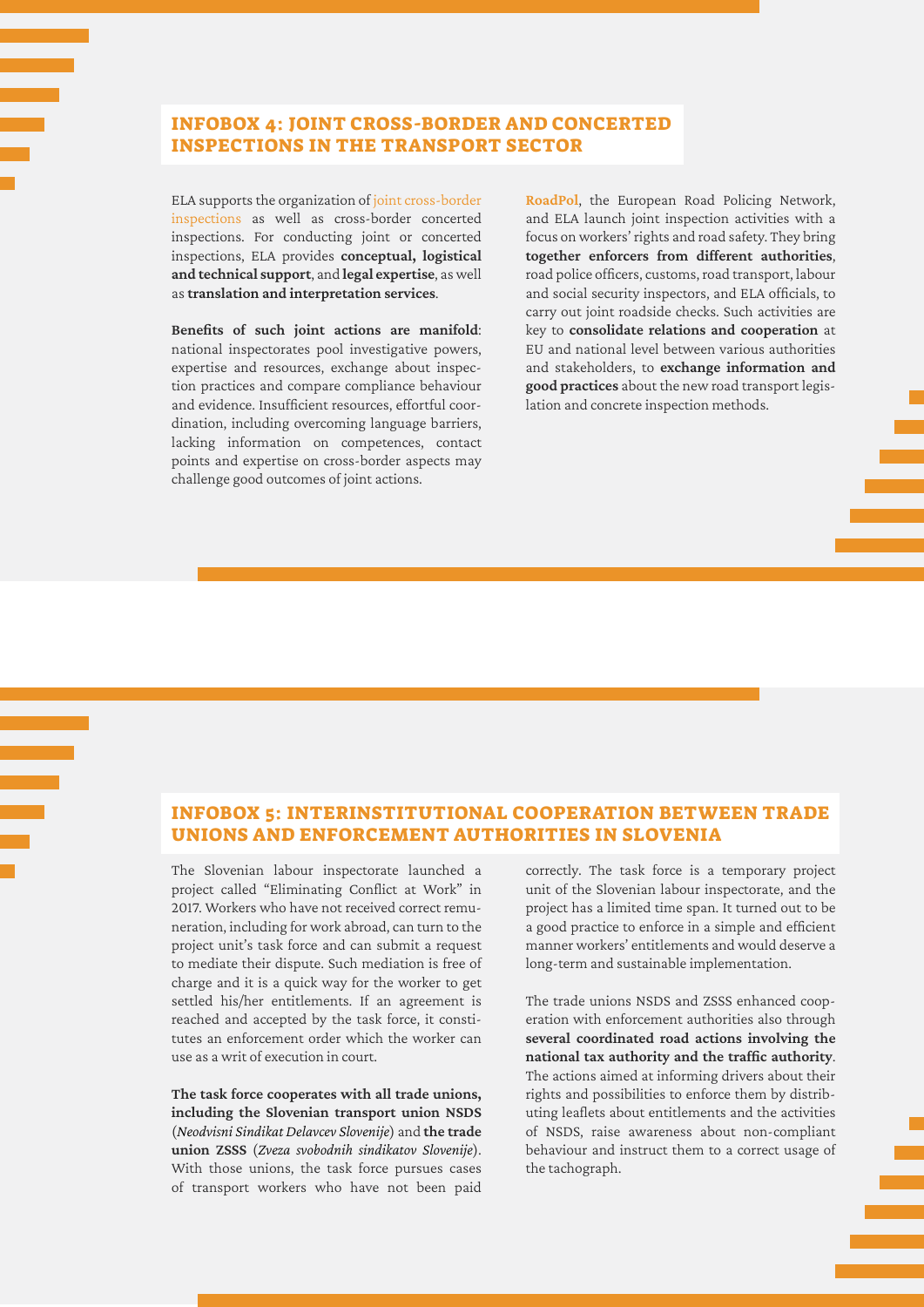## Infobox 6: Multilingual leaflets and questionnaires for truck drivers

The Belgium labour inspectorate **prepared multilingual leaflets for drivers on the new rules following the mobility package I**. The leaflet provides information about the minimum wage, the applicability of the posting regulations, the right to return home, clues if a driver works for a letterbox company, about Belgian institutions and websites drivers can turn to for information and support.

The Norwegian labour inspection works with detailed and targeted but simple **questionnaires available in 15 languages**. The authority presents itself as in charge to ensure drivers' safe working environment. The questionnaire's preamble conscientizes that drivers on cabotage or combined transport tours in Norway are entitled to wages and working conditions according to Norwegian law. Therefore, any information that drivers provide can help ascertaining the rights they are entitled to.

#### TransFair Output

BTB-ABVV (2022): [URENBOEKJE | LIVRET](https://transfair-project.eu/wp-content/uploads/2022/04/Booklet-Using-Tachograph-to-document-Working-Time-BTB-ABVV.pdf%20)  [D'HEURES | LOGBOOK | STUNDENBUCH |](https://transfair-project.eu/wp-content/uploads/2022/04/Booklet-Using-Tachograph-to-document-Working-Time-BTB-ABVV.pdf%20)  [ПЪТЕН ДНЕВНИK](https://transfair-project.eu/wp-content/uploads/2022/04/Booklet-Using-Tachograph-to-document-Working-Time-BTB-ABVV.pdf%20) | PONTAJ | ТАБЕЛЬ УЧЕТА | РАБОЧЕГО ВРЕМЕНИ [|ÇALIŞMA SAATLERI |](https://transfair-project.eu/wp-content/uploads/2022/04/Booklet-Using-Tachograph-to-document-Working-Time-BTB-ABVV.pdf%20)  [KAYIT DEFTERI | KARTA EWIDENCJI | CZASU](https://transfair-project.eu/wp-content/uploads/2022/04/Booklet-Using-Tachograph-to-document-Working-Time-BTB-ABVV.pdf%20)  [PRACY | ČASOVÝ ZÁZNAM](https://transfair-project.eu/wp-content/uploads/2022/04/Booklet-Using-Tachograph-to-document-Working-Time-BTB-ABVV.pdf%20)

Sandra Stern (2021): TransFair Training material: Six tools to organise truck drivers in Europe. [EN](https://transfair-project.eu/wp-content/uploads/2021/09/Training-material_TransFair_EN.pdf) [DE](https://transfair-project.eu/wp-content/uploads/2021/09/Training-material_TransFair_DE.pdf%20) [SI](https://transfair-project.eu/wp-content/uploads/2021/09/Training-material_TransFair_SI.pdf) [CZ](https://transfair-project.eu/wp-content/uploads/2021/09/Training-material_TransFair_CZ.pdf%20) [PL](https://transfair-project.eu/wp-content/uploads/2021/09/Training-material_TransFair_PL.pdf%20)

TransFair Leaflets for drivers on international journeys between Germany and Poland. [DE](https://transfair-project.eu/wp-content/uploads/2021/02/FM_Solidarnosc_2020_Leaflet_TransFair_DE.pdf) [PL](https://transfair-project.eu/wp-content/uploads/2021/02/FM_Solidarnosc_2020_Leaflet_TransFair_PL.pdf) [UKR](https://transfair-project.eu/wp-content/uploads/2021/09/TransFair-Leaflet-DE-PL_UKR.pdf) [RU](https://transfair-project.eu/wp-content/uploads/2021/09/TransFair-Leaflet-DE-PL_RU.pdf)

TransFair Leaflets for drivers on international journeys between Austria and Slovenia. [DE](https://transfair-project.eu/wp-content/uploads/2021/04/DE_TransFair-Flyer_SI-AT_FINAL.pdf) [SI](https://transfair-project.eu/wp-content/uploads/2021/04/SLO_TransFair-Flyer_SI-AT_FINAL.pdf) [BHS](https://transfair-project.eu/wp-content/uploads/2021/04/BHS_TransFair-Flyer_SI-AT_FINAL.pdf) [EN](https://transfair-project.eu/wp-content/uploads/2021/04/EN_TransFair-Flyer_SI-AT_FINAL.pdf)

TransFair Leaflets for drivers on international journeys between Czechia and Belgium, Austria or Belgium. [EN](https://transfair-project.eu/wp-content/uploads/2021/12/EN_TransFair-Flyer_CZ_FINAL.pdf) [CZ](https://transfair-project.eu/wp-content/uploads/2021/12/CZ_TransFair-Flyer_CZ_FINAL.pdf) [RU](https://transfair-project.eu/wp-content/uploads/2021/12/RU_TransFair-Flyer_CZ_FINAL.pdf)

Bettina Haidinger & Ulrike Papouschek (2021): Cross-border road freight transport and fair work. Evidence from Austria and Slovenia. Vienna. [EN](https://transfair-project.eu/wp-content/uploads/2021/09/TransFair-Cross-border-road-transport-and-Fair-work-AT-SI.pdf%20)

Olga Gheorghiev (2021): Third-country nationals and the road transport labour market in the Czech Republic. Praha. [EN](https://transfair-project.eu/wp-content/uploads/2021/03/TRANSFAIR_Third_Country_Nationals_CZ_EDITED_-Feb20201.pdf%20)

Dominik Owczarek (2020): Employment of third country nationals and the role of temporary agencies in the Polish transport sector. Warsaw. [EN](https://transfair-project.eu/wp-content/uploads/2021/03/TRANSFAIR_ThirdCountryNationals_PL_EDITED_Feb2021.pdf%20) [PL](https://transfair-project.eu/wp-content/uploads/2022/06/Raport_z_projektu_TransFair_2.pdf)

Lynn De Smedt & Frederic De Wispelaere (2020): Road freight transport in the EU. In search of a balance between the economic and social dimension of the internal market. A quantitative sectoral analysis. [EN](https://transfair-project.eu/wp-content/uploads/2022/03/TransFair-De-Smedt-De-Wispelaere-Quanti-Dimension-RoadTransport-2020.pdf%20)

Lynn De Smedt & Frederic De Wispelaere (2021): Road freight transport in the EU. In search of a balance between the economic and social dimension of the internal market. A quantitative sectoral analysis. EXECUTIVE SUMMARY. [EN](https://transfair-project.eu/wp-content/uploads/2021/03/TRANSFAIR_Quanti_Dimension_Transport_EU_EDITED_Feb2021.pdf%20)